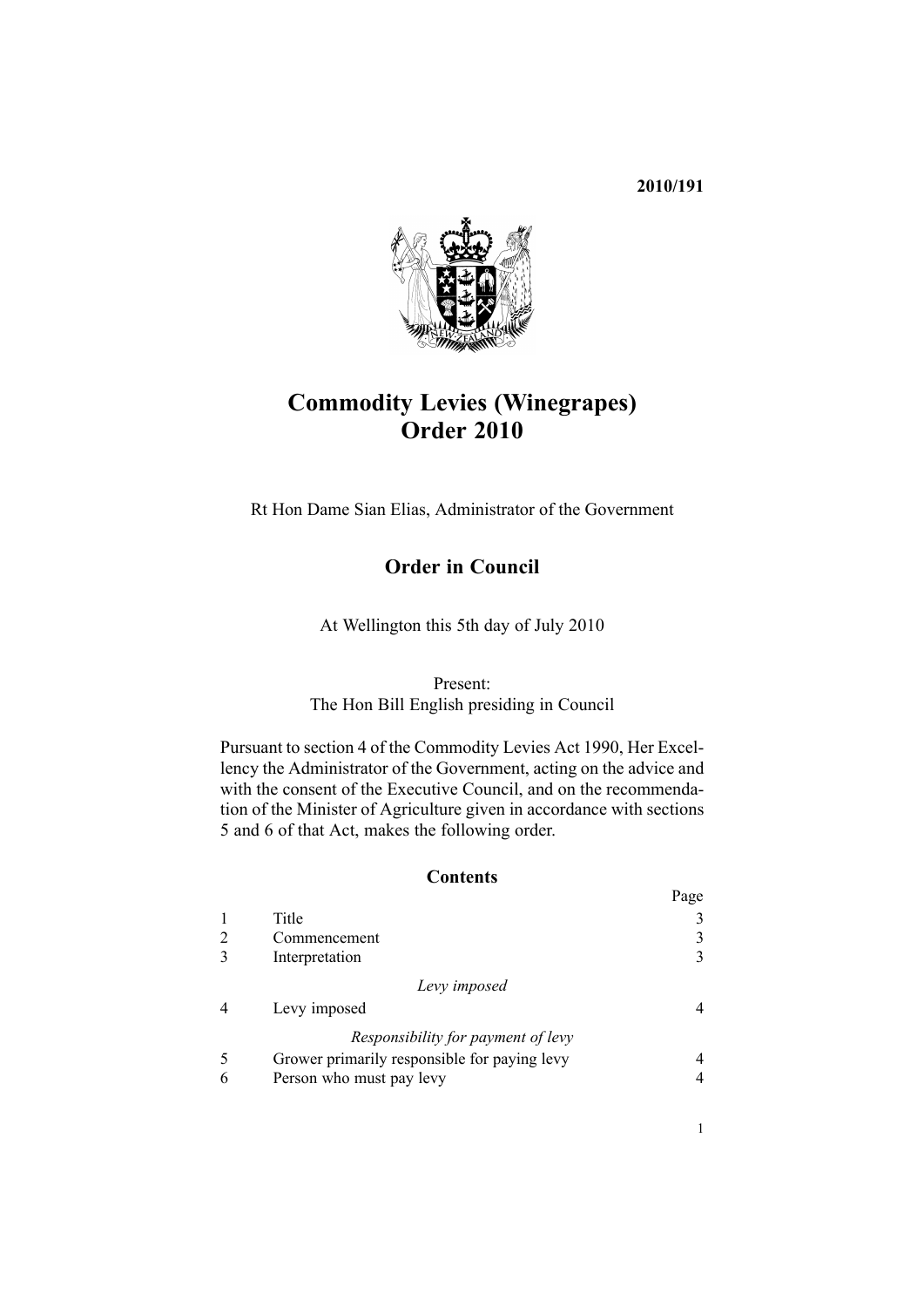## *Rate of [levy](#page-4-0)*

| 7  | Basis of calculation of levy                                         | 5  |
|----|----------------------------------------------------------------------|----|
| 8  | Notional price of winegrapes made into grape juice or<br>concentrate | 5  |
| 9  | Levy to be paid at single rate                                       | 6  |
| 10 | Maximum rate of levy                                                 | 6  |
| 11 | Actual rate of levy set by Council                                   | 6  |
| 12 | Previous rate applies if new rate not set                            | 6  |
| 13 | Notification of rate of levy                                         | 6  |
|    | Time for payment of levy                                             |    |
| 14 | When levy payable                                                    | 7  |
|    | Spending of levy money                                               |    |
| 15 | Levy money must be spent                                             | 7  |
| 16 | How levy money to be spent                                           | 8  |
| 17 | Consultation on how levy money to be spent                           | 8  |
|    | Record-keeping and information requirements                          |    |
| 18 | Returns provided by growers and buyers                               | 9  |
| 19 | Growers must keep records                                            | 9  |
| 20 | Buyers must keep records                                             | 10 |
| 21 | Council must keep records                                            | 10 |
| 22 | Confidentiality of information                                       | 11 |
|    | Miscellaneous provisions                                             |    |
| 23 | Conscientious objectors                                              | 11 |
| 24 | Remuneration of auditors                                             | 11 |
|    | Mediation of disputes                                                |    |
| 25 | Appointment of mediators                                             | 12 |
| 26 | Remuneration of mediators                                            | 12 |
| 27 | Conference to resolve dispute                                        | 12 |
| 28 | Conference to be held in private                                     | 13 |
| 29 | Representatives                                                      | 13 |
| 30 | Right to be heard                                                    | 13 |
| 31 | Evidence                                                             | 13 |
| 32 | Mediator may resolve dispute in certain cases                        | 13 |
| 33 | Costs of mediation                                                   | 13 |
| 34 | Appeal to District Court                                             | 14 |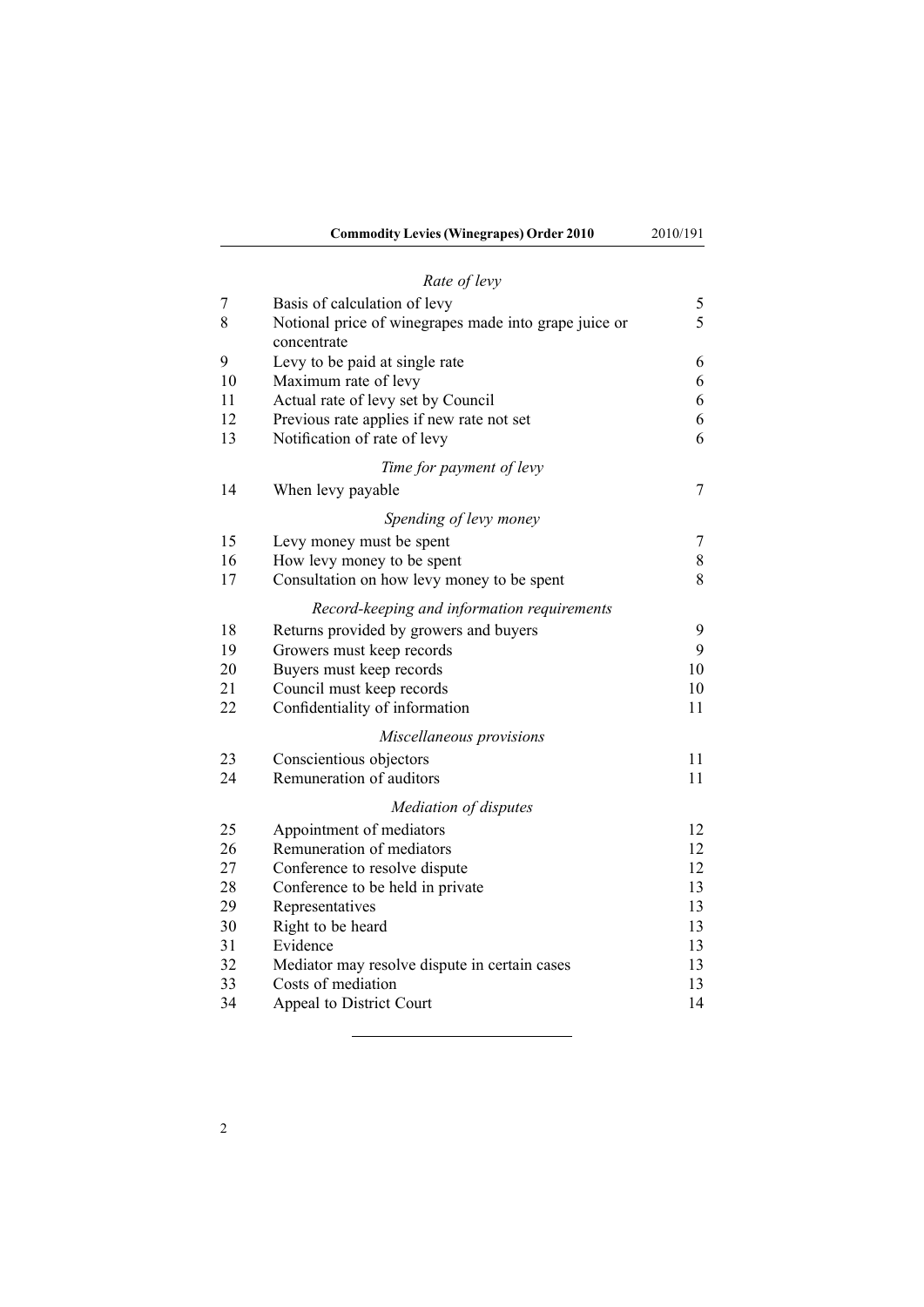## **Order**

#### <span id="page-2-0"></span>**1 Title**

This order is the Commodity Levies (Winegrapes) Order 2010.

#### **2 Commencement**

This order comes into force on 23 August 2010.

#### **3 Interpretation**

In this order, unless the context requires another meaning,—

**buyer** means <sup>a</sup> person who buys winegrapes, or grape juice or grape juice concentrate made from winegrapes, in New Zealand from the grower of the grapes

**Council** means the industry organisation known on the commencement of this order as New Zealand Grape Growers Council Incorporated

**farm-gate price** means the price paid to buy winegrapes from their grower (excluding GST)

**free on-board value** means the value of winegrapes specified in the declaration attached to, or forming par<sup>t</sup> of, the Customs entry for the grapes (excluding GST)

**grape juice** means the juice of winegrapes

**grape juice concentrate** means grape juice that has been concentrated by removing water from it

**grower** means <sup>a</sup> person whose business is or includes—

- (a) growing winegrapes for sale or export; or
- (b) growing winegrapes to make grape juice, or grape juice concentrate, for sale or expor<sup>t</sup>

**GST** means goods and services tax payable under the [Goods](http://www.legislation.govt.nz/pdflink.aspx?id=DLM81034) and [Services](http://www.legislation.govt.nz/pdflink.aspx?id=DLM81034) Tax Act 1985

**levy** means the levy imposed by [clause](#page-3-0) 4

**levy money** means money paid under this order as <sup>a</sup> levy **levy year** means,—

- (a) for the first levy year, the period starting on the commencement of this order and ending on 30 June 2011:
- (b) for every other levy year, <sup>a</sup> period of 12 months starting on 1 July and ending on 30 June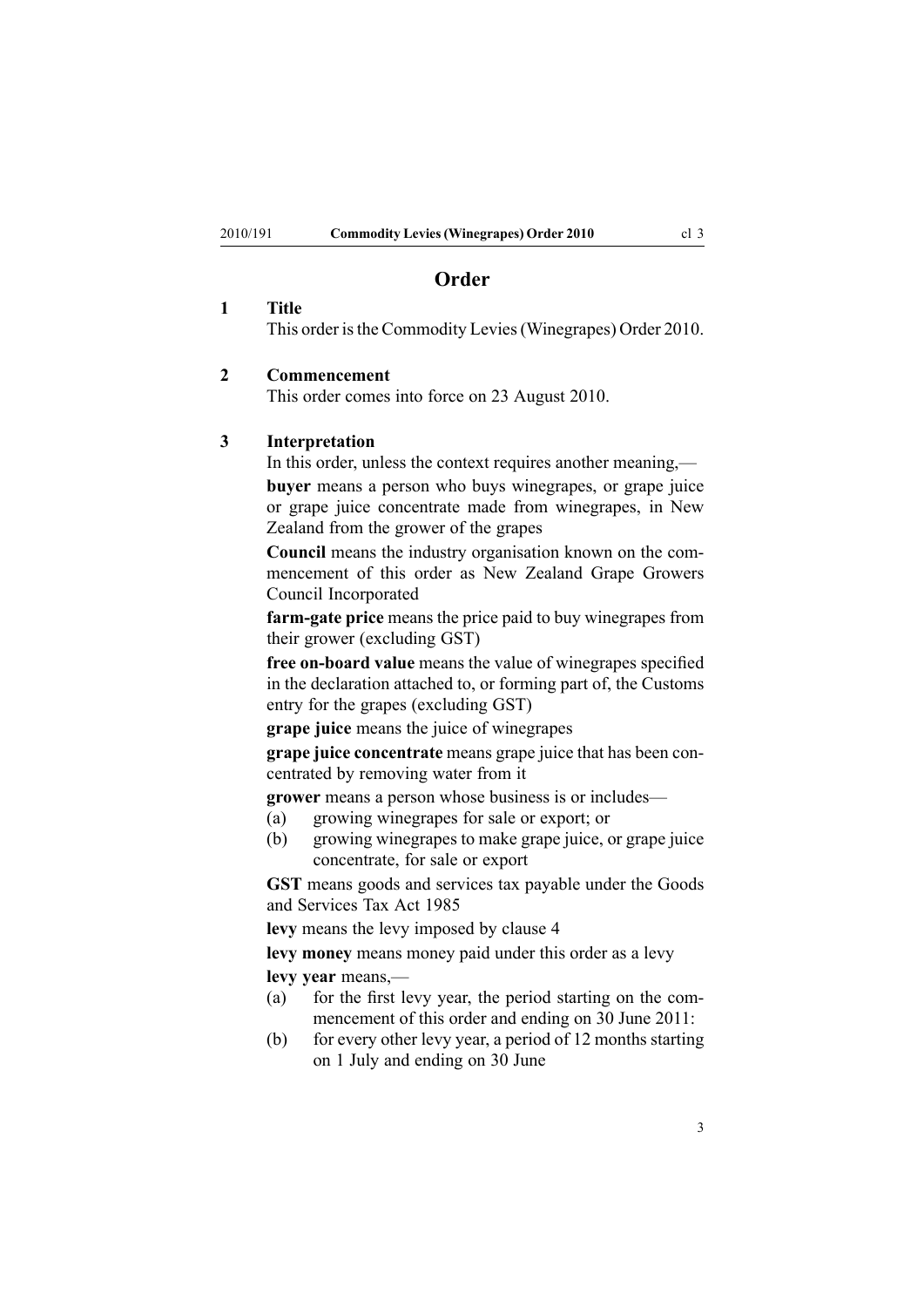<span id="page-3-0"></span>**mediator** means <sup>a</sup> person appointed under [clause](#page-11-0) 25 and, in relation to <sup>a</sup> dispute, means <sup>a</sup> mediator appointed to resolve the dispute

#### *New Zealand WineGrower* **or its replacement** means—

- (a) the publication known on the commencement of this order as *New Zealand WineGrower*; or
- (b) any publication that replaces *New Zealand Wine-Grower*; or
- (c) if *New Zealand WineGrower* stops being published and is not replaced, <sup>a</sup> publication that the Minister of Agriculture specifies by notice in the *Gazette*

**notional price** meansthe price set for winegrapes under [clause](#page-4-0) [8](#page-4-0) (excluding GST)

**winegrapes** means grapes of the genus *Vitis* that are grown in New Zealand to make wine, grape juice, or grape juice concentrate.

#### *Levy imposed*

## **4 Levy imposed**

- (1) A levy is imposed on winegrapes that—
	- (a) are grown for sale or export; or
	- (b) are grown to make grape juice, or grape juice concentrate, for sale or export.
- (2) The levy is payable to the Council.

#### *Responsibility for paymen<sup>t</sup> of levy*

**5 Grower primarily responsible for paying levy** The grower of winegrapes is primarily responsible for paying the levy on the grapes.

#### **6 Person who must pay levy**

- (1) If winegrapes, or grape juice or grape juice concentrate made from winegrapes, are sold in New Zealand by or on behalf of the grower, the buyer must pay the levy on the grapes.
- (2) If winegrapes, or grape juice or grape juice concentrate made from winegrapes, are exported by or on behalf of the grower, the grower must pay the levy on the grapes.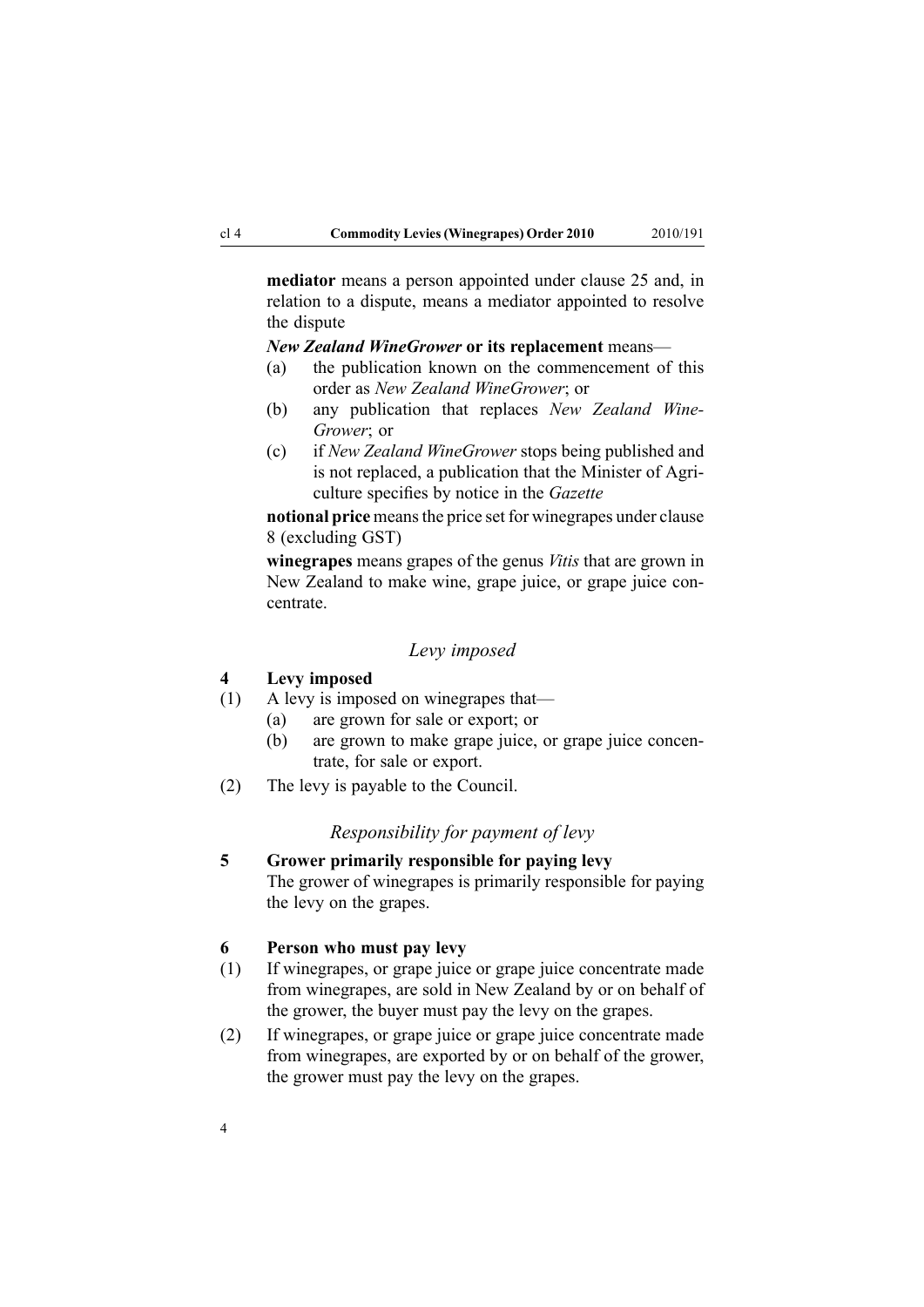- <span id="page-4-0"></span>(3) However, the buyer may recover from the grower any amount the buyer pays as levy (and any GST payable on the levy) by deducting it from any amount payable to the grower.
- (4) The buyer may not charge <sup>a</sup> fee for paying the levy or recovering the amount paid as levy from the grower.

## *Rate of levy*

## **7 Basis of calculation of levy**

The levy on winegrapes is to be calculated,—

- (a) for winegrapes sold in New Zealand by or on behalf of the grower, on the basis of the farm-gate price of the grapes:
- (b) for winegrapes exported by or on behalf of the grower, on the basis of the free on-board value of the grapes:
- (c) for winegrapes made into grape juice or grape juice concentrate that is sold in New Zealand, or exported, by or on behalf of the grower, on the basis of the notional price of the grapes.

## **8 Notional price of winegrapes made into grape juice or concentrate**

- (1) The notional price of winegrapes for <sup>a</sup> levy year is the notional price set by the Council for those grapes—
	- (a) at its annual general meeting held on or before 31 December in that levy year; or
	- (b) for the first levy year, at its annual general meeting in 2010 (whether the meeting occurred before or occurs after the commencement of this order).
- (2) The Council must set the notional price of winegrapes at the price (excluding GST) that, in the Council's opinion, the grower would receive for grapes of that variety if, immediately before the grapes were made into grape juice or grape juice concentrate, the grower had sold them to <sup>a</sup> processor in the same region to make into grape juice or grape juice concentrate (whether or not such <sup>a</sup> processor existed).
- (3) A notional price takes effect on and from the date it isset under subclause (1).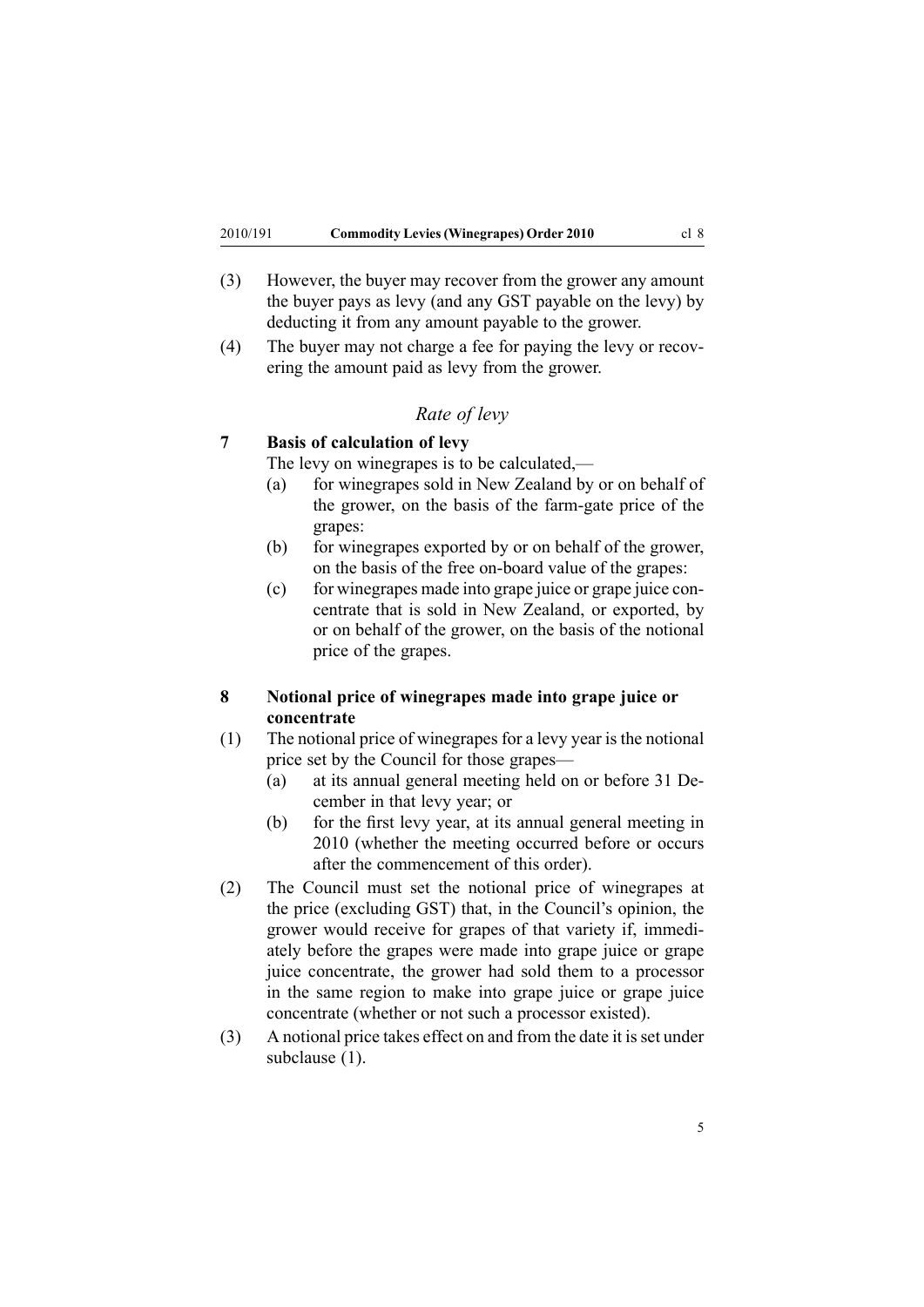- <span id="page-5-0"></span>(4) As soon as practicable after setting <sup>a</sup> notional price, the Council must notify the price—
	- (a) in the *Gazette*; and
	- (b) in *New Zealand WineGrower* or its replacement; and
	- (c) directly to all growers and buyers whose contact details are known to the Council.

#### **9 Levy to be paid at single rate**

The levy is to be paid at <sup>a</sup> single rate.

#### **10 Maximum rate of levy**

The maximum rate of levy on winegrapes is 1.5% of the farmgate price, free on-board value, or notional price of the grapes.

#### **11 Actual rate of levy set by Council**

- (1) The actual rate of levy for <sup>a</sup> levy year is the rate set by the Council—
	- (a) at its annual general meeting held on or before 31 December in that levy year; or
	- (b) for the first levy year, at its annual general meeting in 2010 (whether the meeting occurred before or occurs after the commencement of this order).
- (2) The rate of levy takes effect on and from the date it is set under subclause (1).

## **12 Previous rate applies if new rate not set**

The following rate of levy continues to apply until <sup>a</sup> new rate is set under clause 11:

- (a) the rate last set under clause 11; or
- (b) if <sup>a</sup> rate has never been set under clause 11, the rate that applied immediately before the commencement of this order.

#### **13 Notification of rate of levy**

As soon as practicable after setting <sup>a</sup> rate of levy, the Council must notify the rate—

(a) in the *Gazette*; and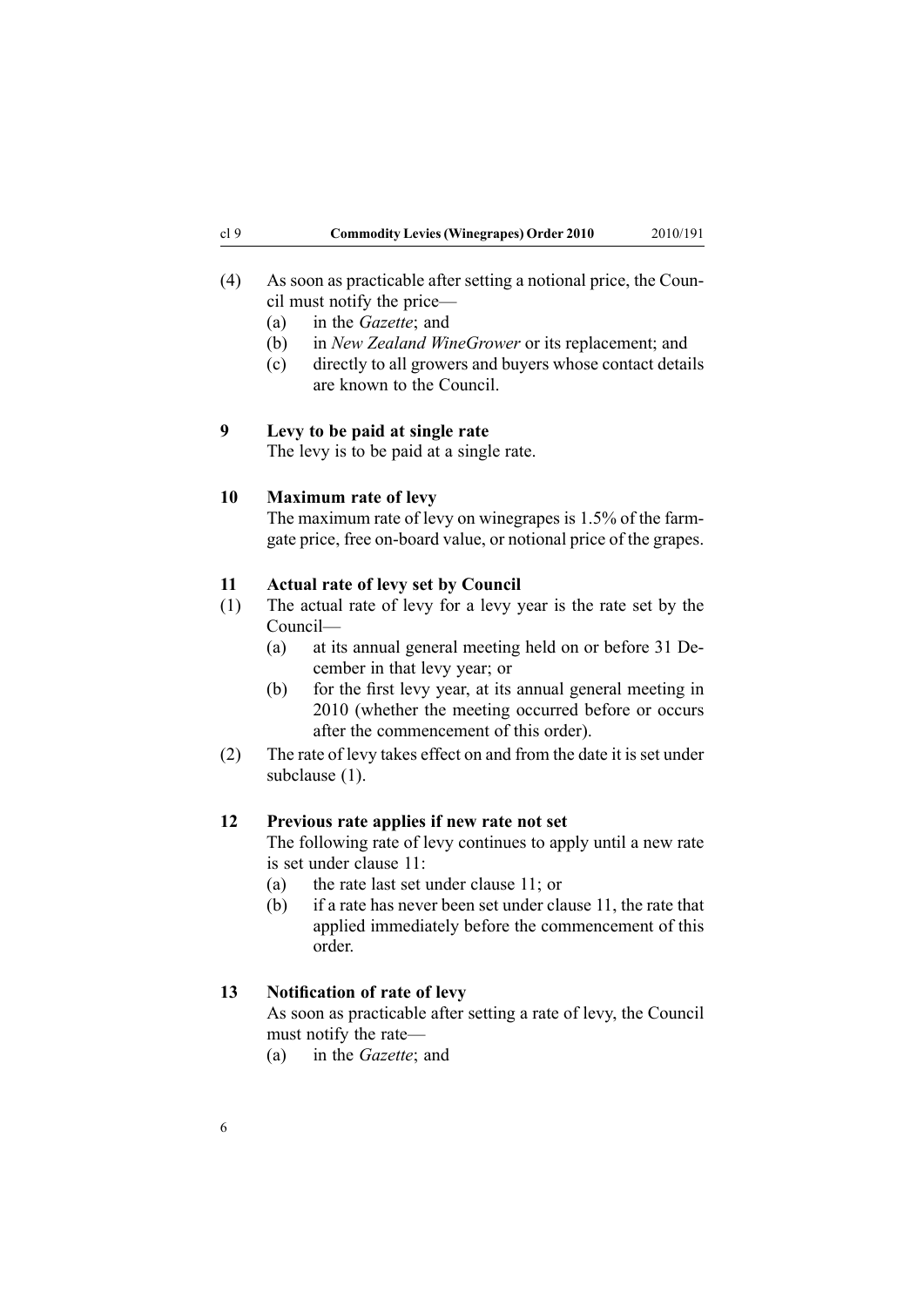- <span id="page-6-0"></span>(b) in 1 or more daily newspapers circulating in the major metropolitan areas; and
- (c) in *New Zealand WineGrower* or its replacement; and
- (d) directly to all growers and buyers whose contact details are known to the Council.

#### *Time for paymen<sup>t</sup> of levy*

#### **14 When levy payable**

- (1) If winegrapes, or grape juice or grape juice concentrate made from winegrapes, are sold in New Zealand by or on behalf of the grower,—
	- (a) in the case of grapes, juice, or concentrate to be paid for by 2 or more instalments, the due date for paying the levy on grapes to which an instalment relates is the day on which the buyer is liable to pay the instalment; or
	- (b) in any other case, the due date for paying the levy on the grapes is the day on which the buyer is liable to pay for the grapes, juice, or concentrate.
- (2) If winegrapes, or grape juice or grape juice concentrate made from winegrapes, are exported by or on behalf of the grower,—
	- (a) in the case of grapes, juice, or concentrate to be paid for by 2 or more instalments, the due date for paying the levy on grapes to which an instalment relates is the day on which the grower is entitled to be paid the instalment; or
	- (b) in any other case, the due date for paying the levy on the grapes is the day on which the grower is entitled to be paid for the grapes, juice, or concentrate.
- (3) The latest date for paying any levy isthe 20th day of the month after the month in which the levy is due to be paid.

## *Spending of levy money*

## **15 Levy money must be spent**

- (1) The Council may pay levy money to any of its regional associations.
- (2) The Council and its regional associations must—
	- (a) spend all levy money paid to them; and
	- (b) invest the levy money until it is spent.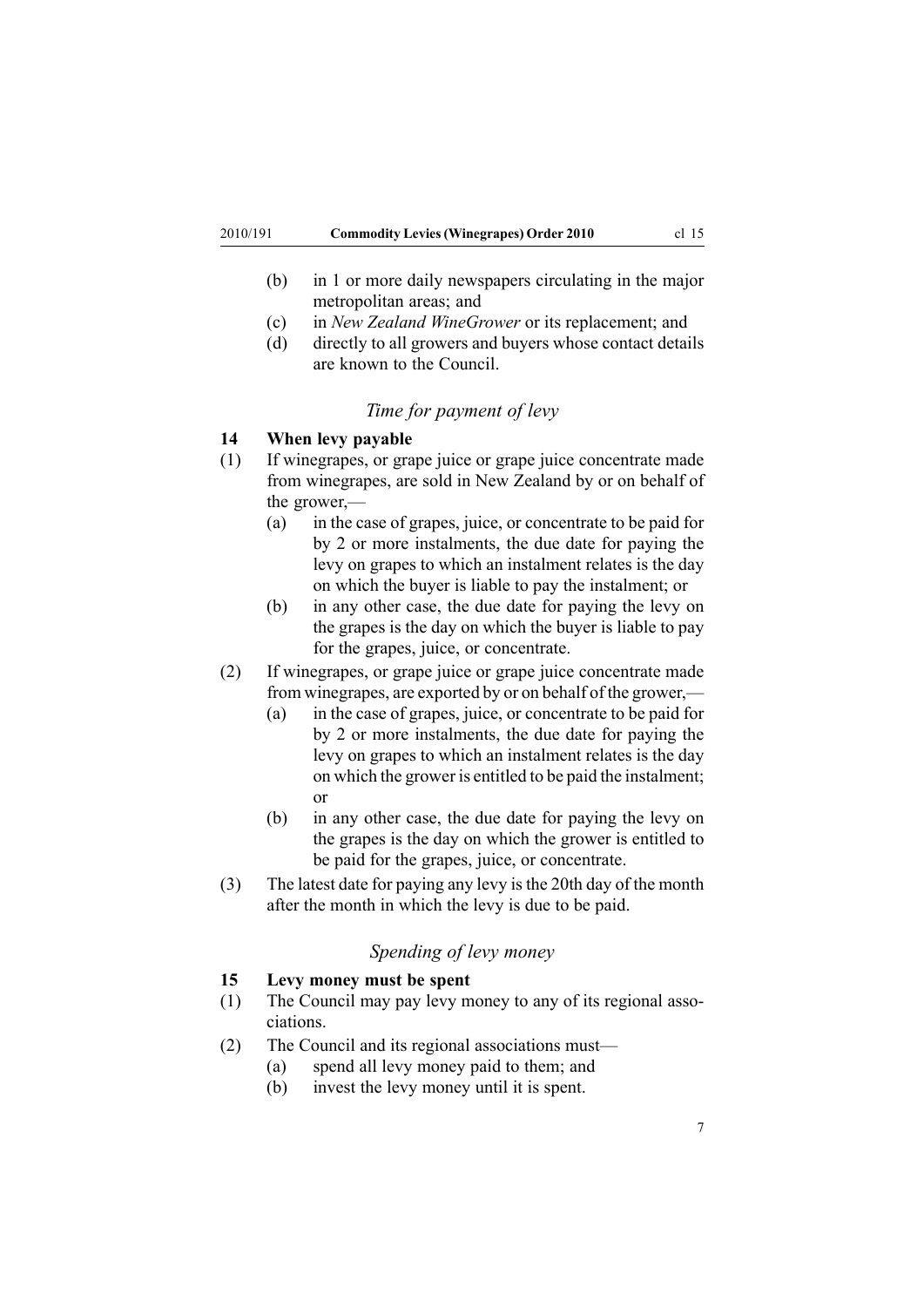#### <span id="page-7-0"></span>**16 How levy money to be spent**

- (1) The Council and its regional associations may spend levy money, at <sup>a</sup> national or regional level, for the following purposes relating to winegrapes:
	- (a) research and development of viticulture and oenology:
	- (b) market research and development:
	- (c) promotion of winegrapes and wine:
	- (d) representation of growers' collective interests:
	- (e) education and training:
	- (f) technology transfer:
	- (g) development of sustainable viticulture:
	- (h) protection and improvement of vine health:
	- (i) implementation of enactments and regulatory programmes:
	- (j) day-to-day administration of the Council and its regional associations.
- (2) The Council and its regional associations must not spend levy money on commercial or trading activities.

#### **17 Consultation on how levy money to be spent**

- (1) The Council must, at least every 12 months,—
	- (a) consult growers on how levy money is proposed to be spent; and
	- (b) provide growers with details of how levy money was spen<sup>t</sup> in the previous 12 months.
- (2) For the purposes of subclause (1), the Council must—
	- (a) communicate with growers by—
		- (i) sending regular newsletters to growers whose contact details are known to the Council; and
		- (ii) advertising in *New Zealand WineGrower* or its replacement; and
		- (iii) discussing matters at the technical symposium at any Romeo Bragato Conference; and
		- (iv) using any other method the Council thinks fit; and
		- (b) invite requests for priorities for annual research and other spending; and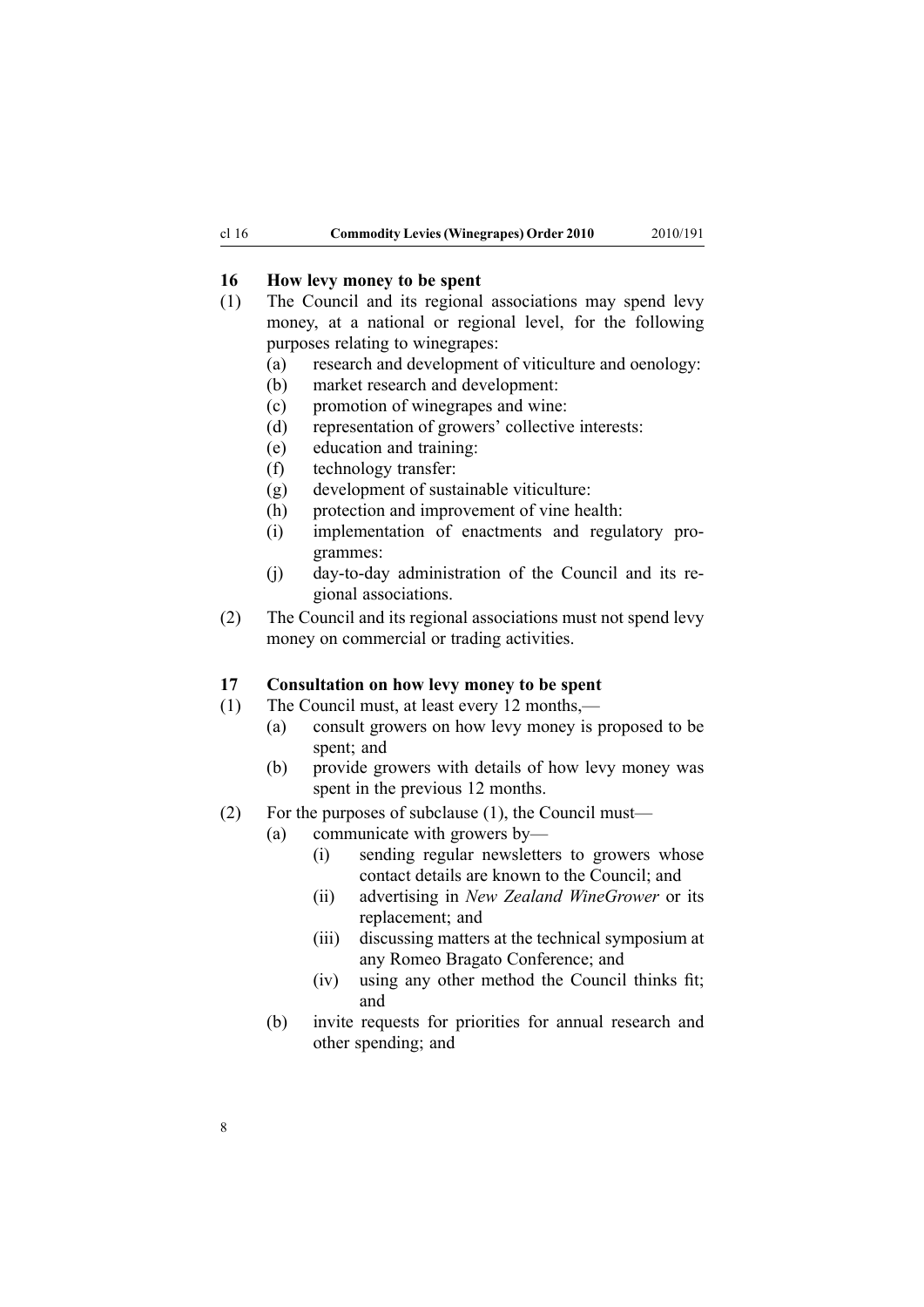- <span id="page-8-0"></span>(c) in accordance with the Council's rules, provide for representation of growers on the Council's committee that allocates research funding; and
- (d) before each annual general meeting, advertise and hold meetings in winegrape-growing regions to consult with growers on how levy money is to be spent; and
- (e) before each annual general meeting, send to growers whose contact details are known to the Council—
	- (i) invitations to attend the meeting; and
	- (ii) <sup>a</sup> draft budget and plan for how levy money is proposed to be spen<sup>t</sup> in the next levy year; and
- (f) at each annual general meeting, presen<sup>t</sup> for approval the final budget and plan for spending.

#### *Record-keeping and information requirements*

## **18 Returns provided by growers and buyers**

- (1) The Council may write to <sup>a</sup> grower or buyer requesting any information the Council needs to calculate an amount of levy to be paid by the grower or buyer.
- (2) The grower or buyer must provide the information to the Council in writing as soon as is reasonably practicable after receiving the request.

#### **19 Growers must keep records**

- (1) A grower of winegrapes must keep records of the following details for each sale or expor<sup>t</sup> of the grapes, or of grape juice or grape juice concentrate made from the grapes:
	- (a) the quantity of grapes, juice, or concentrate sold or exported:
	- (b) the variety or varieties of grape:
	- (c) the full name of the buyer or importer of the grapes:
	- (d) the price received:
	- (e) the quantity of grapes made into juice or concentrate (if any):
	- (f) if the grower paid levy to the Council,—
		- (i) the amount or amounts of levy paid; and
		- (ii) when the amount or amounts of levy were paid: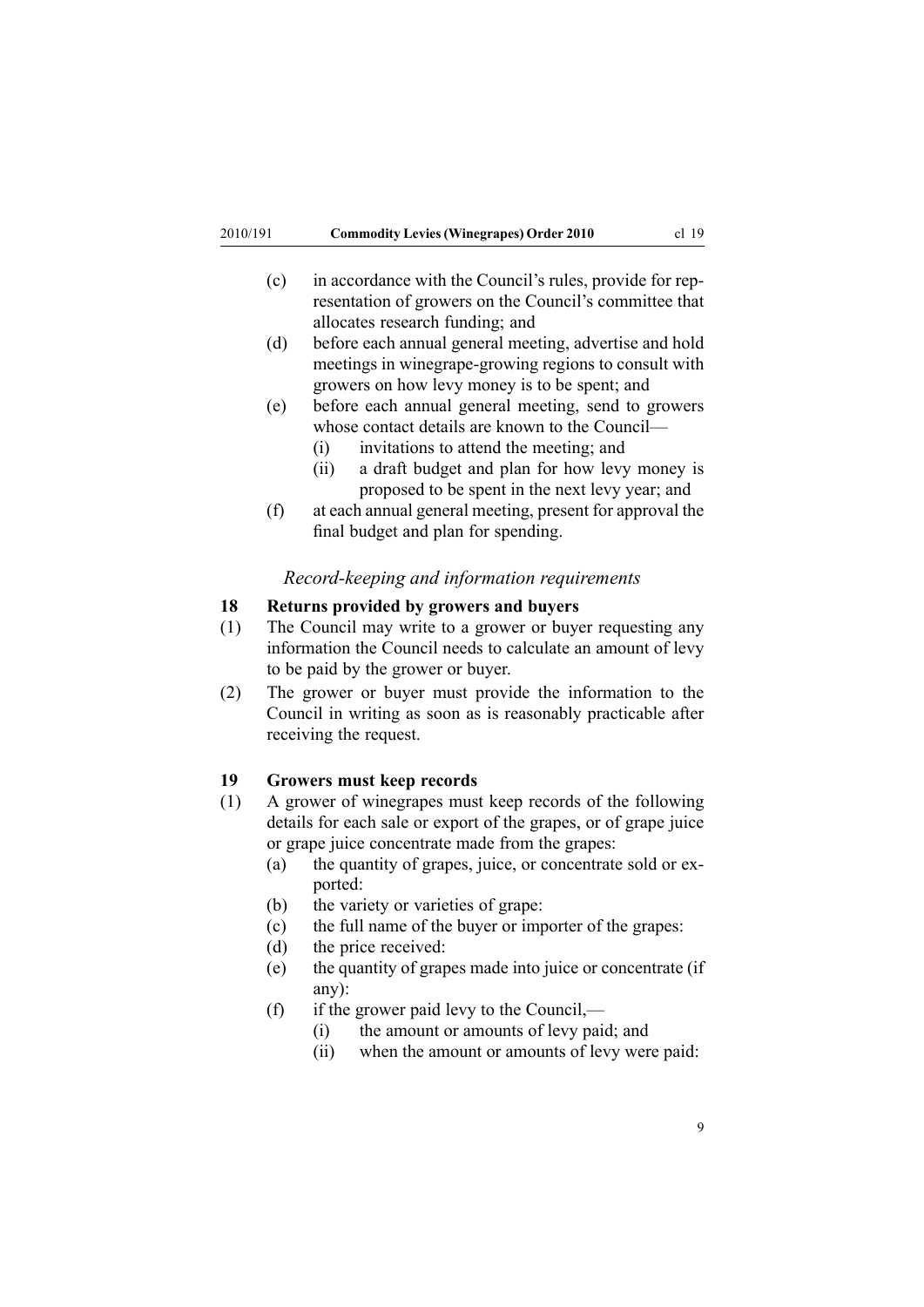- <span id="page-9-0"></span>(g) if the grapes, juice, or concentrate were exported, <sup>a</sup> copy of any declaration attached to, or forming par<sup>t</sup> of, the Customs entry for their export.
- (2) The grower must retain records for 2 years after the end of the levy year to which they relate.

#### **20 Buyers must keep records**

- (1) A buyer must keep records of the following details for each purchase of winegrapes, or of grape juice or grape juice concentrate made from winegrapes:
	- (a) the quantity of grapes, juice, or concentrate purchased:
	- (b) the variety or varieties of grape:
	- (c) the full name of the grower of the grapes:
	- (d) the price paid:
	- (e) the amount or amounts of levy that the buyer paid to the Council:
	- (f) when the amount or amounts of levy were paid.
- (2) The buyer must retain records for 2 years after the end of the levy year to which they relate.

## **21 Council must keep records**

- (1) The Council must keep records of—
	- (a) each amount of levy money the Council received from <sup>a</sup> person, the full name of the person, and when the Council received the amount; and
	- (b) each amount of levy money the Council paid to <sup>a</sup> regional association, the name of the association, and when the Council paid the amount; and
	- (c) each amount of levy money the Council or <sup>a</sup> regional association invested (if any), and how and when the amount was invested; and
	- (d) each amount of levy money the Council or <sup>a</sup> regional association spent, and how and when the amount was spent.
- (2) The Council must retain records for 2 years after the end of the levy year in which the relevant amount of levy money was received, paid, invested, or spen<sup>t</sup> (as the case may be).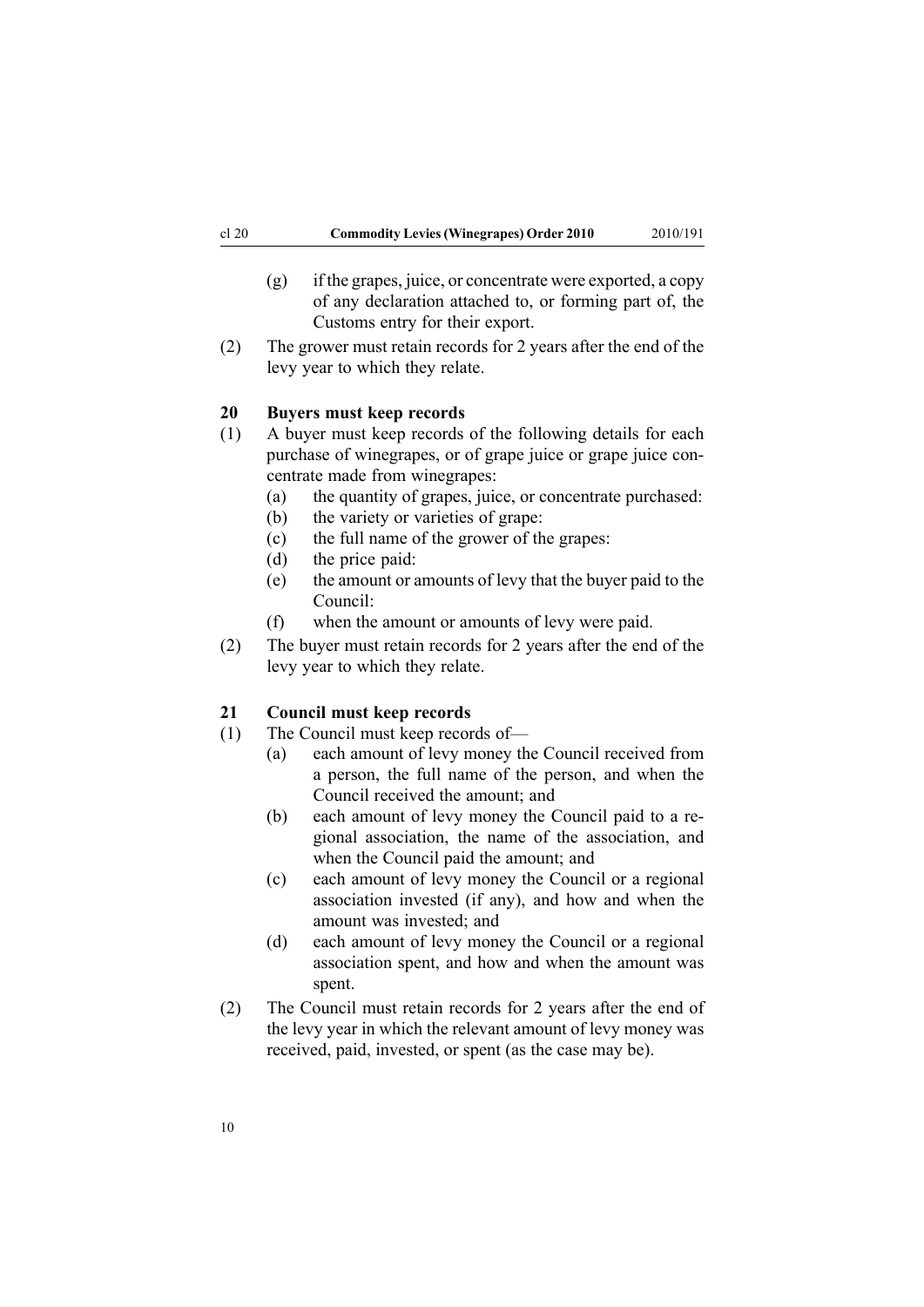## <span id="page-10-0"></span>**22 Confidentiality of information**

- (1) An officer, employee, or agen<sup>t</sup> of the Council must not disclose any information obtained, or obtained as <sup>a</sup> result of actions taken,—
	- (a) under this order; or
	- (b) under the [Commodity](http://www.legislation.govt.nz/pdflink.aspx?id=DLM226673) Levies Act 1990 in relation to this order.
- (2) Subclause (1) does not affect or preven<sup>t</sup> the disclosure of information—
	- (a) to an officer, employee, or agen<sup>t</sup> of the Council; or
	- (b) with the consent of every identifiable person to whom it relates; or
	- (c) for statistical or research purposes if the information is disclosed in <sup>a</sup> form that does not identify any person; or
	- (d) that is required by law.
- (3) Subclause (1) does not affect or preven<sup>t</sup> the disclosure of information for the purposes of—
	- (a) complying with [section](http://www.legislation.govt.nz/pdflink.aspx?id=DLM227345) 17(1) or [25](http://www.legislation.govt.nz/pdflink.aspx?id=DLM227355) of the Commodity Levies Act 1990; or
	- (b) giving evidence in any legal proceedings taken under or in relation to this order; or
	- (c) determining the voting entitlements, or counting the votes, of growers.

#### *Miscellaneous provisions*

#### **23 Conscientious objectors**

- (1) A grower or buyer who objects on conscientious or religious grounds to paying an amount of levy to the Council may instead pay the amount to the Director-General of the Ministry of Agriculture and Forestry.
- (2) The Director-General must pay the amount to the Council.

## **24 Remuneration of auditors**

A person appointed as an auditor under [section](http://www.legislation.govt.nz/pdflink.aspx?id=DLM227341) 15 of the Commodity Levies Act 1990 must be remunerated by the Council at <sup>a</sup> rate determined by the Minister of Agriculture after consultation with the Council.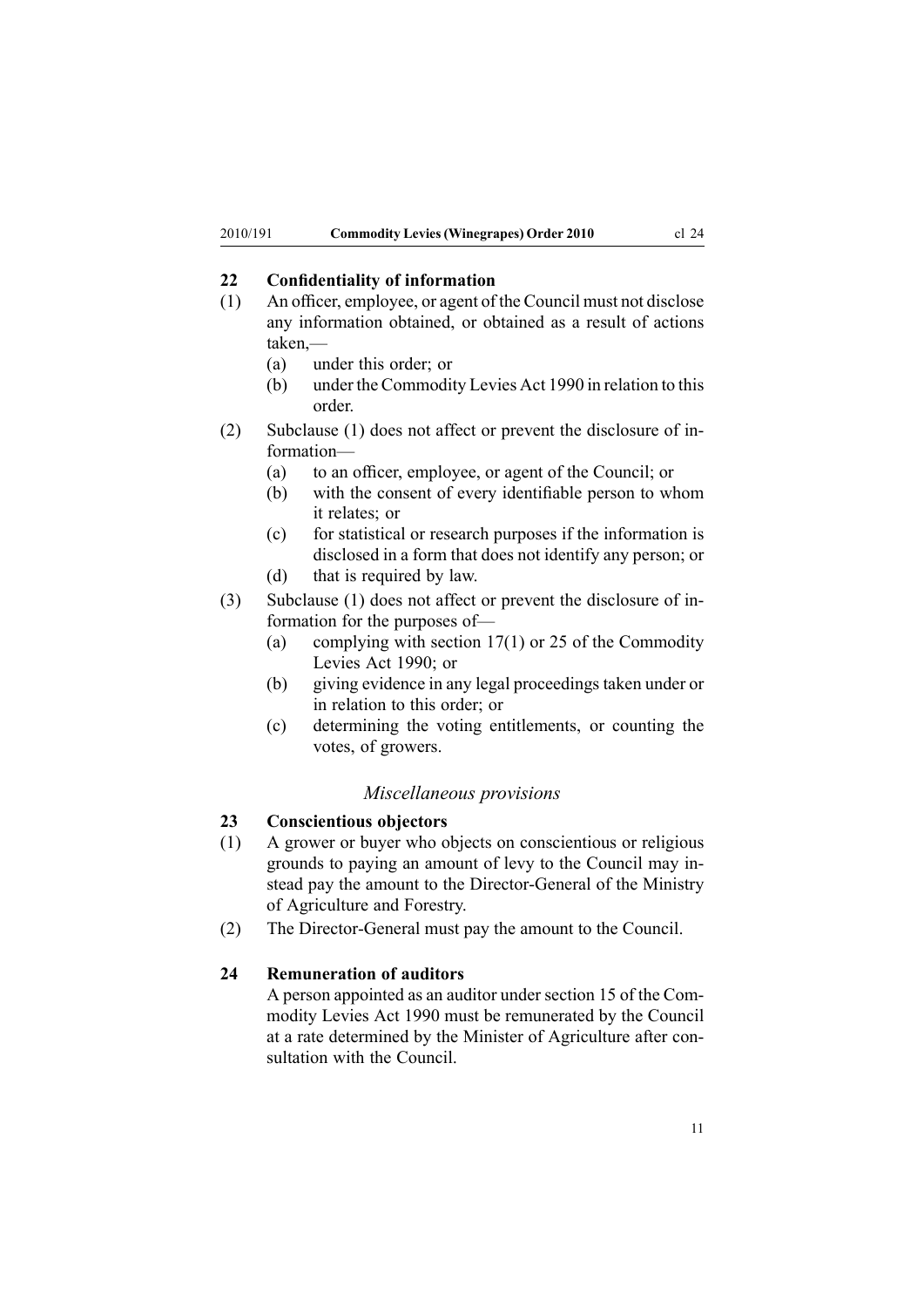## *Mediation of disputes*

#### <span id="page-11-0"></span>**25 Appointment of mediators**

- (1) This clause applies to any dispute about—
	- (a) whether <sup>a</sup> person is required to pay the levy; or
	- (b) the amount of levy payable.
- (2) Any party to <sup>a</sup> dispute may ask the President of the Arbitrators and Mediators Institute of New Zealand Incorporated to appoint <sup>a</sup> person to resolve the dispute by mediation.
- (3) If asked under subclause (2), the President (or <sup>a</sup> person authorised by the President) may appoint <sup>a</sup> person to resolve the dispute by mediation.
- (4) The mediator's appointment ends if—
	- (a) the parties to the dispute resolve it by agreement; or
	- (b) the mediator resolves the dispute under [clause](#page-12-0) 32.

#### **26 Remuneration of mediators**

- (1) A mediator must be paid remuneration (by way of fees and allowances) agreed to by the parties to the dispute.
- (2) If the parties to <sup>a</sup> dispute cannot agree on <sup>a</sup> mediator's remuneration, the President of the Arbitrators and Mediators Institute of New Zealand Incorporated (or <sup>a</sup> person authorised by the President) must—
	- (a) fix the remuneration to be paid to the mediator; and
	- (b) specify how much of that remuneration (if any) each party must pay.
- (3) A party must pay to the mediator any amount specified as payable by that party under subclause (2)(b).

#### **27 Conference to resolve dispute**

- (1) A mediator may organise, and preside at, 1 or more conferences between the parties to <sup>a</sup> dispute to try to resolve the dispute.
- (2) Every conference must be held on <sup>a</sup> day, and at <sup>a</sup> time and place, fixed by the mediator and notified in writing to the parties.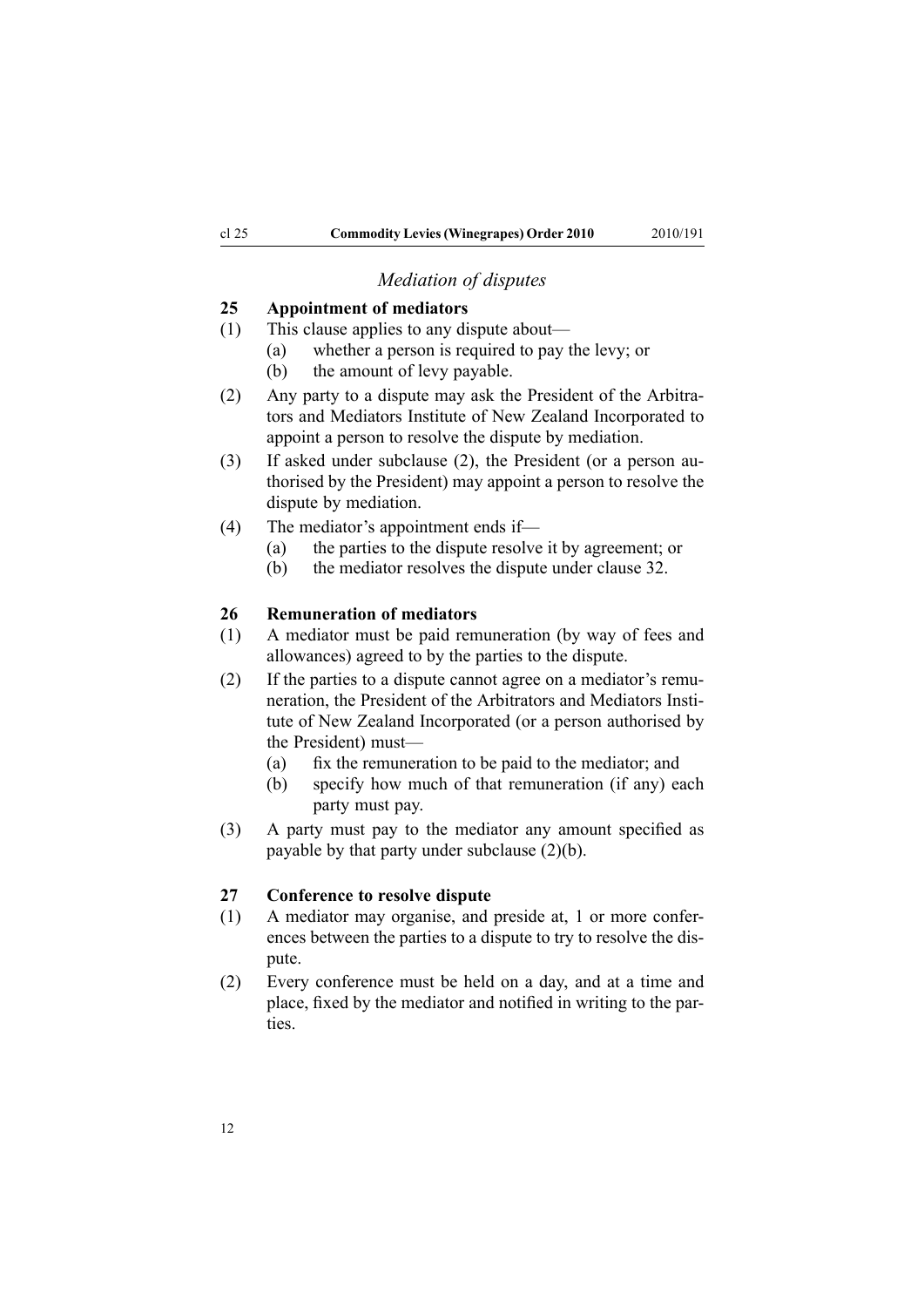## <span id="page-12-0"></span>**28 Conference to be held in private**

Only the mediator and the parties to <sup>a</sup> dispute may attend <sup>a</sup> conference, unless clause 29 applies.

## **29 Representatives**

A mediator may allow <sup>a</sup> representative of any party to <sup>a</sup> dispute to attend <sup>a</sup> conference if the mediator is satisfied that it is appropriate in the circumstances.

#### **30 Right to be heard**

The following persons may be heard at <sup>a</sup> conference:

- (a) every party to the dispute; and
- (b) every representative of <sup>a</sup> party allowed by the mediator to attend the conference.

#### **31 Evidence**

- (1) A mediator may hear and take into account any relevant evidence or information, whether or not it would be admissible in <sup>a</sup> court.
- (2) A mediator may, on the mediator's own initiative, seek and receive any evidence, and make any investigations and inquiries, that the mediator thinks desirable to resolve <sup>a</sup> dispute.
- (3) A mediator may require any person giving evidence at <sup>a</sup> conference to verify the evidence by statutory declaration.

#### **32 Mediator may resolve dispute in certain cases**

- (1) A mediator may resolve the dispute for the parties if—
	- (a) the dispute is not resolved at <sup>a</sup> conference; or
	- (b) the mediator believes that the parties are unlikely to resolve the dispute, whether or not they confer directly.
- (2) A mediator who resolves <sup>a</sup> dispute under subclause (1) must give each of the parties written notice of the mediator's decision and the reasons for the decision.
- (3) The parties must comply with the mediator's decision.

#### **33 Costs of mediation**

Each party must pay the party's own costs in relation to the mediation.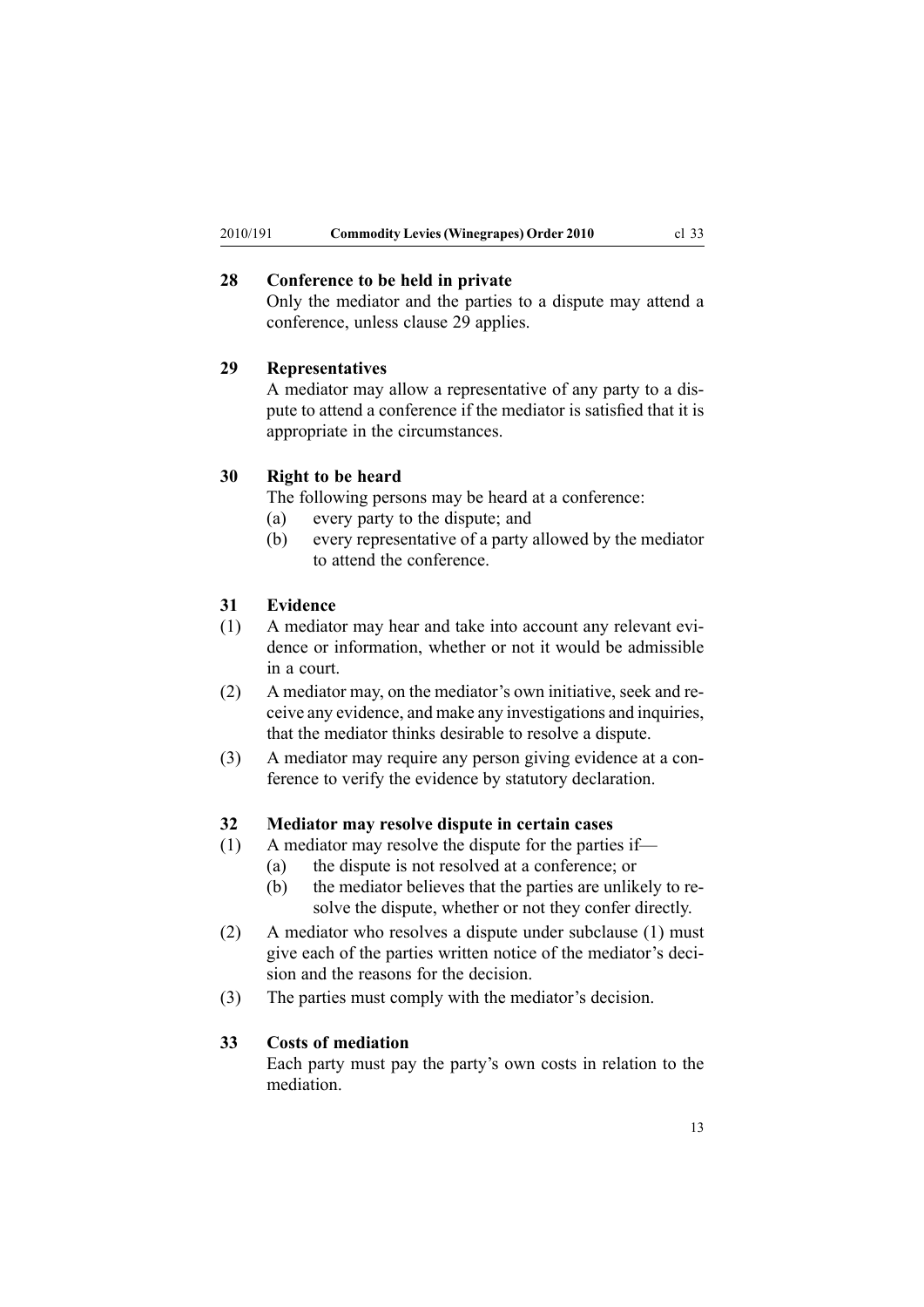## <span id="page-13-0"></span>**34 Appeal to District Court**

- (1) A party to <sup>a</sup> dispute who is dissatisfied with the decision made by <sup>a</sup> mediator under [clause](#page-12-0) 32 may appeal to <sup>a</sup> District Court against the decision.
- (2) The appeal must be brought by filing <sup>a</sup> notice of appeal—
	- (a) within 28 days after the day on which the decision is made; or
	- (b) within any longer time that <sup>a</sup> District Court Judge allows.
- (3) The Registrar of the court must—
	- (a) fix the time and place for the hearing of the appeal; and
	- (b) notify the time and place to the appellant and the other parties to the dispute; and
	- (c) serve <sup>a</sup> copy of the notice of appeal on every other party to the dispute.
- (4) Every party to the dispute may appear and be heard at the hearing of the appeal.
- (5) The District Court may confirm, vary, or reverse the mediator's decision.
- (6) The filing of <sup>a</sup> notice of appeal does not operate as <sup>a</sup> stay of any process for the enforcement of the mediator's decision.

Rebecca Kitteridge, Clerk of the Executive Council.

## **Explanatory note**

*This note is not par<sup>t</sup> of the order, but isintended to indicate its general effect.*

This order comes into force on 23 August 2010. It replaces the [Com](http://www.legislation.govt.nz/pdflink.aspx?id=DLM278967)modity Levies [\(Winegrapes\)](http://www.legislation.govt.nz/pdflink.aspx?id=DLM278967) Order 2004, which was deemed to have been revoked at the end of 22 August 2010 (under [section](http://www.legislation.govt.nz/pdflink.aspx?id=DLM227338) 13 of the Commodity Levies Act 1990).

This order imposes <sup>a</sup> levy on all grapes of the genus *Vitis* that are grown in New Zealand to make wine, grape juice, or grape juice concentrate (**winegrapes**) for sale or export.